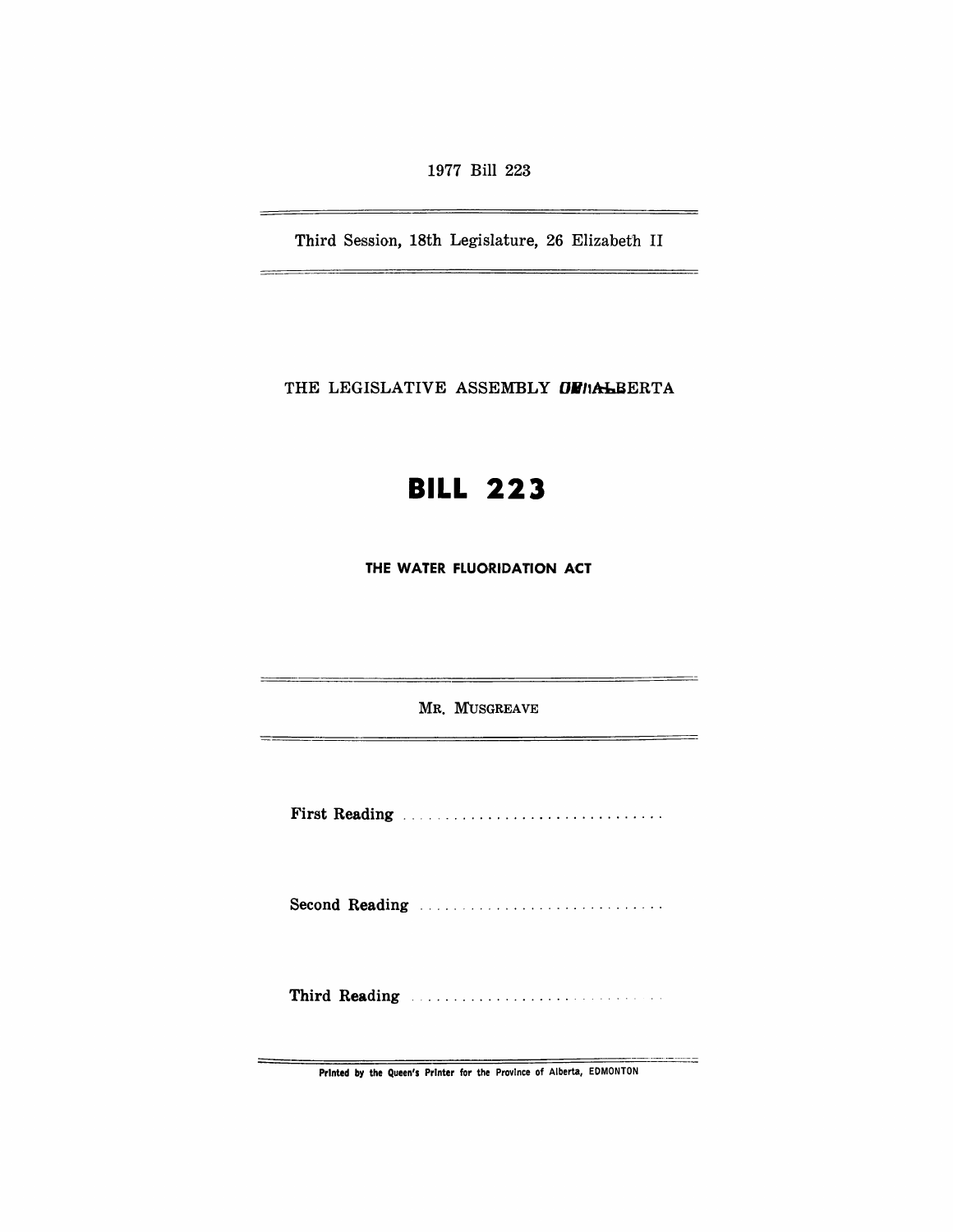Bill 223 *Mr. Musgreave* 

## **BILL 223**

## **1977**

## **THE WATER FLUORIDATION ACT**

*(Assented to* , 1977)

HER MAJESTY, by and with the advice and consent of the Legislative Assembly of Alberta, enacts as follows:

**1..** In this Act,

- (a) "fluoride" means fluoride as defined by the regulations;
- (b) "Minister" means the Minister of Social Services and Community Health.

**2.** No agent of the Government, county or municipality shall provide to the public, water designated as drinking water unless it contains fluoride in the form and concentration prescribed by the regulations.

3. The Minister shall prior to January 1, 1978 issue regulations defining the form and concentration of fluoride to be present in drinking water for the purposes of section 2.

**4:** This Act comes into force on a date or dates to be fixed by Proclamation, and may be proclaimed in force upon different dates with respect to different agents of the Government, counties or municipalities.